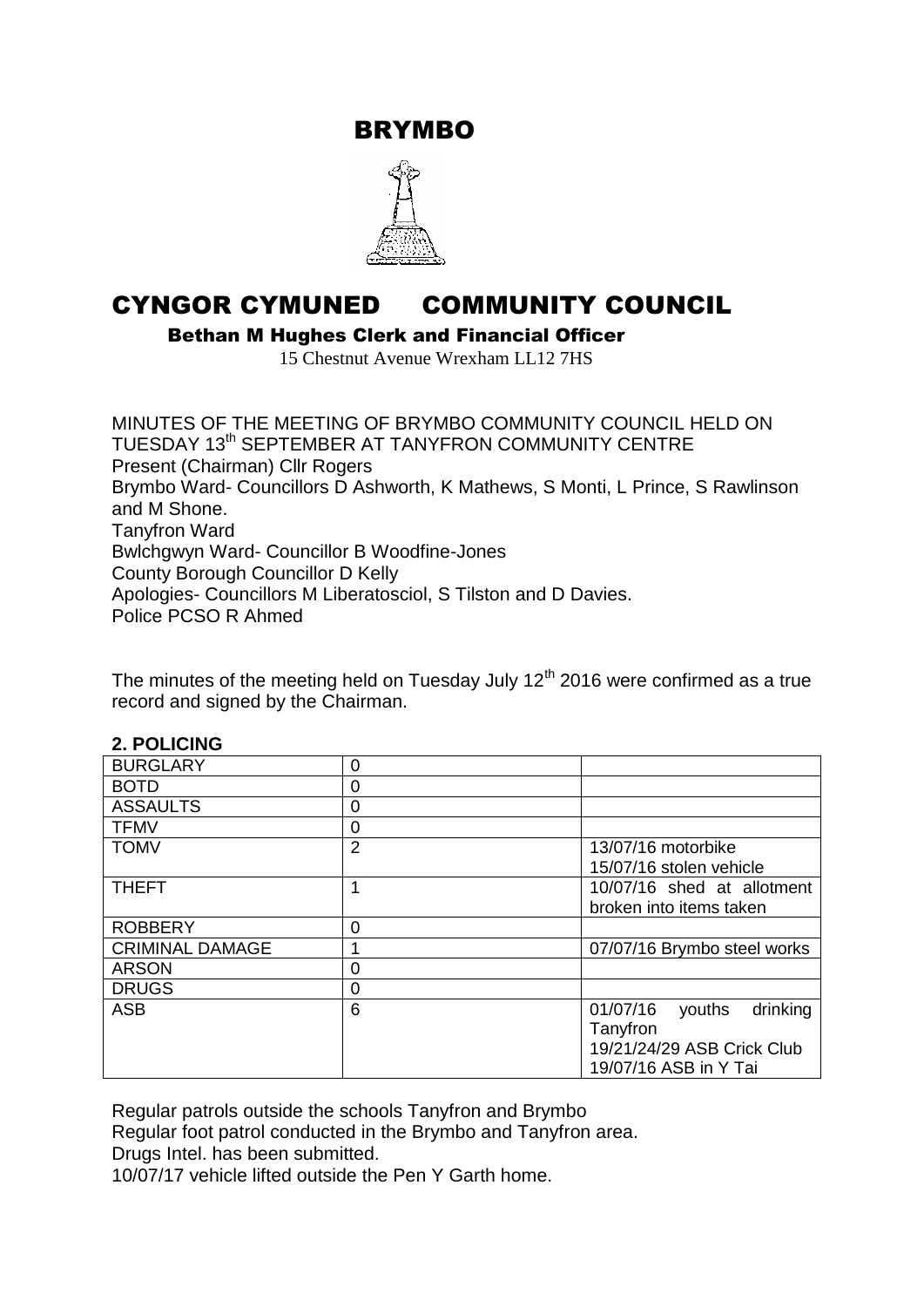12/07/16 Temp traffic lights stuck on red, 12/07/16 cow loose on the road (2 calls),

16/07/16 male given yellow card for ASB,

19/07/16 dog loose on the road taken to kennels.

# **Good news stories**

#### No Burglaries this month

Walkabout conducted with Councillor Rogers discussed local issues.-

Brymbo Cricket regular patrols conducted and in regular contact with the staff. PCSO Ahmed & Cllr Rogers had been on patrol with the speed gun which had been productive. Youth anti-social behaviour was to be monitored during the month.

# **3. COUNTY BOROUGH COUNCILLOR'S REPORTS**

Cllr Kelly opened by saying that he had attended a police strategy meeting and said that the police were using the PCSO's as a response mechanism. Attendance at Community Council meetings had been discussed and may be reduced to quarterly attendance. Cllr Rogers said that there had been an instance of 2 PCSO'S covering the whole of the North Area. Cllr Kelly said he had been contacted by Cllr Woodfine-Jones via e-mail requesting that he asked WCBC about the 2 bills the Clerk had received regarding the King George Field repairs. BCC had recently taken over the maintenance of this play area and had received 2 invoices totalling approx. £1500.00 for repairs. The Clerk had queried this as WCBC had been maintaining it prior to the CC taking over the SLA. Cllr Woodfine-Jones proposed that the Clerk contact Martin Howarth and ask for the Rosper report for the previous year. This was seconded by Cllr Ashworth. A vote was taken. All were in favour. Cllr Kelly said that he had met with Hugh Jones and Denise Garland to discuss the land that Bwlchgwyn Village Hall had been built on. The Fields in trust had requested that a piece of land in Bwlchgwyn be transferred to them in return for the loss of land where the Village hall stood. BCC would have to agree to the transfer as they were the custodians of the land. Cllr Kelly suggested that the fields in trust deal directly with WCBC as this would be quicker. Cllr Rogers said that this was a way forward and hoped to hear from WCBC soon. Cllr Kelly said that the residents meeting had discussed the speeding issues in Bwlchgwyn. There were varied opinions. Concerns had been raised by residents and had been e-mailed to Darren Green. The volume of traffic on the old road was greater than through the village. Cllr Kelly and Darren Green had discussed various options. Cllr Kelly said that to move forward with a decision he would meet with Cllr Tilston, Cllr Woodfine-Jones and Darren Green. Cllr Woodfine-Jones proposed that the CC backed this decision. Cllr Mathews seconded the proposal. A vote was taken. All were in favour.

Cllr Rogers said that there were a few anomalies in Brymbo and issues needed addressing on Pool Road. A consultation had begun on the speed limit on the link road. No objections had been made with regards to the yellow lines in Tanyfron and parking restrictions had been lifted on High Street.

New litter bins had been received with more due in the near future. There had been issues with grass cutting and the cutting of hedges. Cllr Rogers said that Andy Hughes of WCBC had been very co-operative during the summer. There had been complaints regarding the new black boxes that had been delivered to homes. The funding was not available for the trollies that had been received by some residents. Members commented that these boxes were dangerous as they blew into the road; they did not have holes in for drainage and could put people off recycling as there were now so many different boxes to use.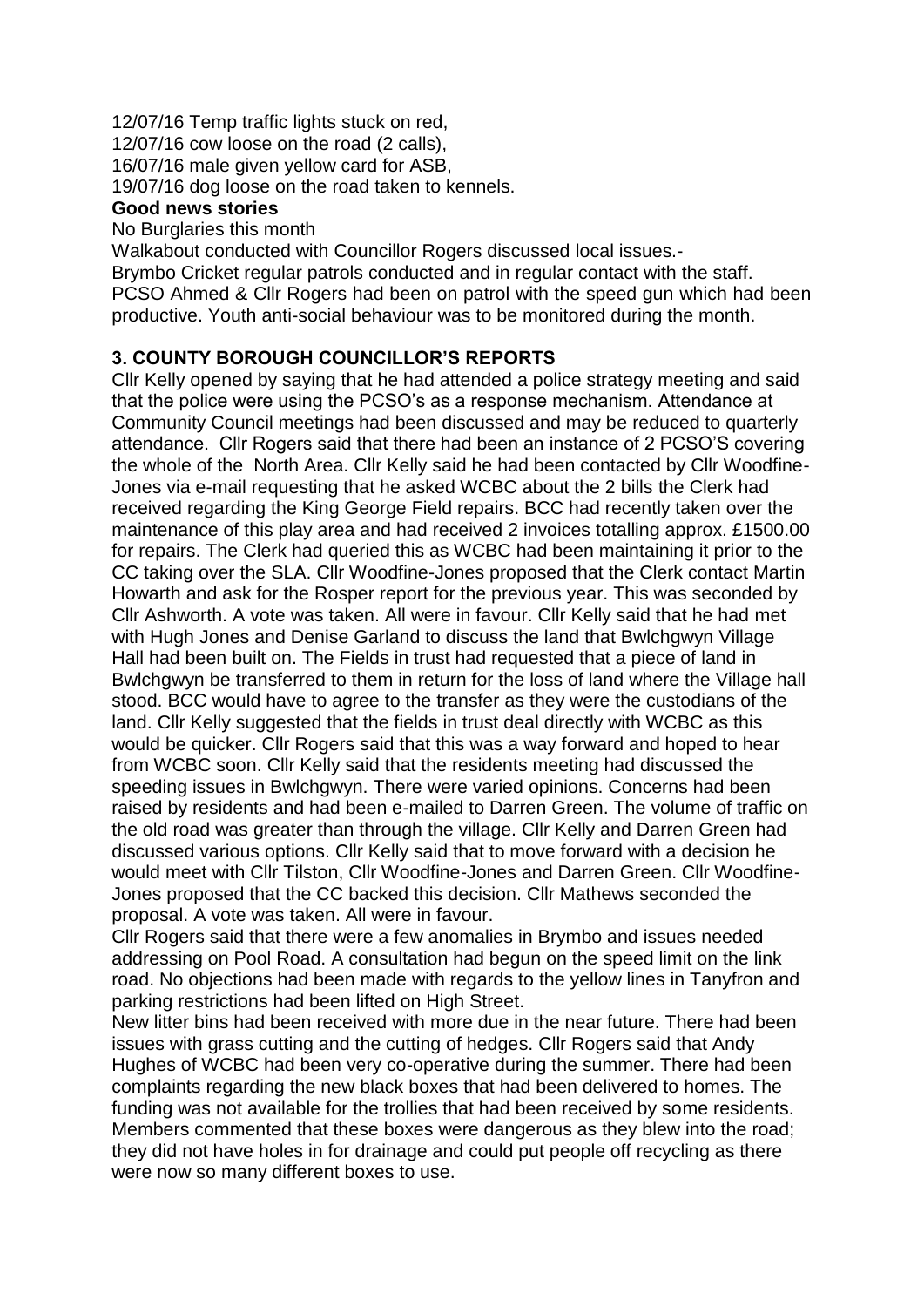**4. ROADS**

No further information.

#### **5. BUS SHELTER SERVICES AND STOPS**

No further information.

#### **6. PLAYING FIELDS AND PLAYGROUNDS**

Cllr Rogers thanked Cllr Mathews for all his work in liaising with contractors during the summer months on Bronwens Green.

#### **7. FOOTPATHS/LIGHTING**

No further information.

#### **8. WAR MEMORIAL**

No further information.

#### **9. PLANNING**

ERECTION OF FIELD SHELTER FOR HORSES (PARTLY IN RETROSPECT) LAND WEST OF CAE ADAR LANE BWLCHGWYN-No observations

OUTLINE APPLICATION TO ERECT 1 NO.DWELLING (ALL MATTERS RESERVED) LAND SOUTH EAST OF TWENTY HOUSES BRYMBO ROAD BWLCHGWYN P/2016/0806-No observations

TWO-STOREY EXTENSION TO SIDE OF DWELLING CALON Y GARREG RUTHIN ROAD BWLCHGWYN P/2016/0725-No observations

ERECTION OF GARAGE (PLOT 3) KARLAIRE BRYMBO ROAD BWLCHGWYN P/2016/0768-No observations

PARKING AND OPERATION OF 2 NO PRIVATE HIRE VEHICLES 58 LAMBERTON DRIVE BRYMBO P/2016/0734-No observations

ERECTION OF REPLACEMENT DEWLLING GLAN LLYN LLANARMON ROAD BWLCHGWYN P/2016/0686-No observations

SINGLE STOREY ORANGERY EXTENSION AND FIRST FLOOR BEDROOM EXTENSIONS TO EXISITNG CARE HOME, TOGETHER WITH MINOR ALTERATIONS TO EXTENSIONS AND ALTERATIONS PREVIOUSLY GRANTED UNDER CODE NO P/2016/0476 PEN Y GARTH NURSING CARE HOME PLEASANT LANEBRYMBO P/2016/0786 –No observations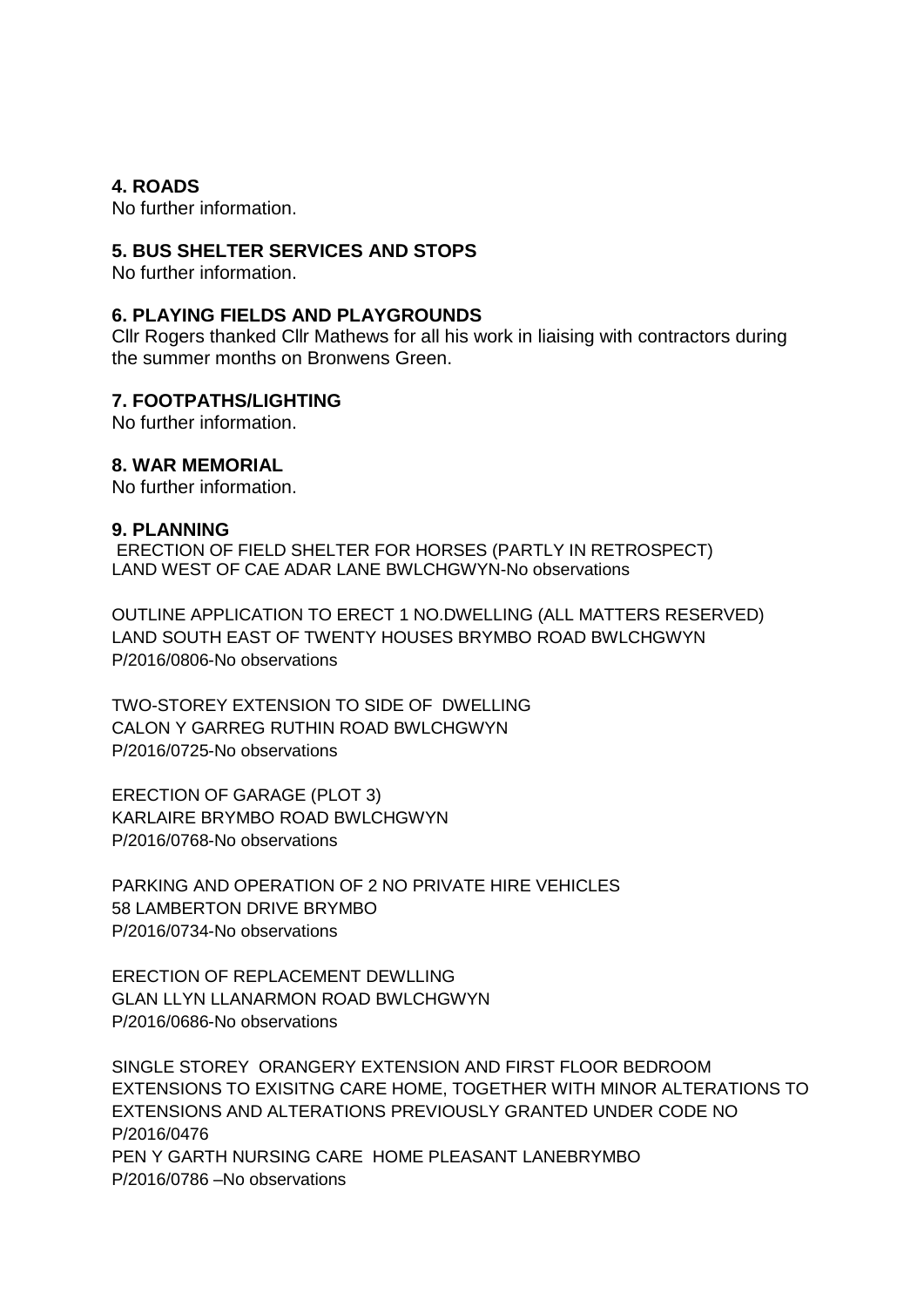ERECTION OF 3 BED DETACHED DWELLING ON PLOT ADJACENT TO KARINYA **COTTAGE** KARINYA COTTAGE WESLEY ROAD BWLCHGWYN P/2016/0513-No observations

# **10. BWLCHGWYN VACANCY**

The Clerk told members that she had not received any applications for the vacancy in Bwlchgwyn. She had contacted Electoral Services who advised her to readvertise. Notices were given to be placed in the Noticeboards.

# **11. EXTERNAL AUDIT REPORT**

The Clerk told members that Brymbo Community Council had received an unqualified audit report from the Auditor General of Wales. They wished to draw to the Council's attention (which did not affect their audit opinion) that the minute reference and date of approval of Section 1 and 2 was blank. The Clerk had confirmed that these should read 14 June2016-11. The re-approval section had been completed on Section 3 despite the fact that the Council was not required to amend the figures.

# **12. CAE MERFYN PLAY AREA**

Cllr Rogers said that he had spoken to the Tanyfron Councillors regarding a small project for Cae Merfyn Play Area. The fencing did not meet safety criteria and some of the equipment had the same issues. The play area needed refurbishment and the cost would be approx. £30000.00. (Not including fencing). Cllr Shone raised concerns that the land did not belong to the CC and a long term lease would be needed at a peppercorn rent to safeguard the play area for the future. Cllr Rogers said that if this was the case it would lengthen the process of refurbishing the play area. He said that there was no need for a lease. Cllr Mathews said that the CC in the past had said that it would not spend money on land it did not own. Cllr Prince proposed that any decision on the refurbishment of the play area should be deferred until the next meeting when the Councillors of Tanyfron were present. This was seconded by Cllr Woodfine-Jones. A vote was taken. All were in favour.

## **13. CORRESPONDENCE**

POPPY APPEAL ROYAL BRITISH LEGION FRAMEWORK FOR THE PROCUREMENT OF YOUTH SUPPORT SERVICES APPLICATION FOR GRANT OF A PREMISES LICENCE UNDER THE LICENSING ACT 2003 GRESFORD ATHLETIC FC LETTER OF THANKS ST MARY'S PCC

## **14. ACCOUNTS FOR PAYMENT**

| 2978 B M HUGHES REFUND OF POSTAGES | 8.96   |
|------------------------------------|--------|
| 2979 B M HUGHES SALARY             |        |
| 2980 SCOTTISH POWER TYF MUGA       | -32.03 |